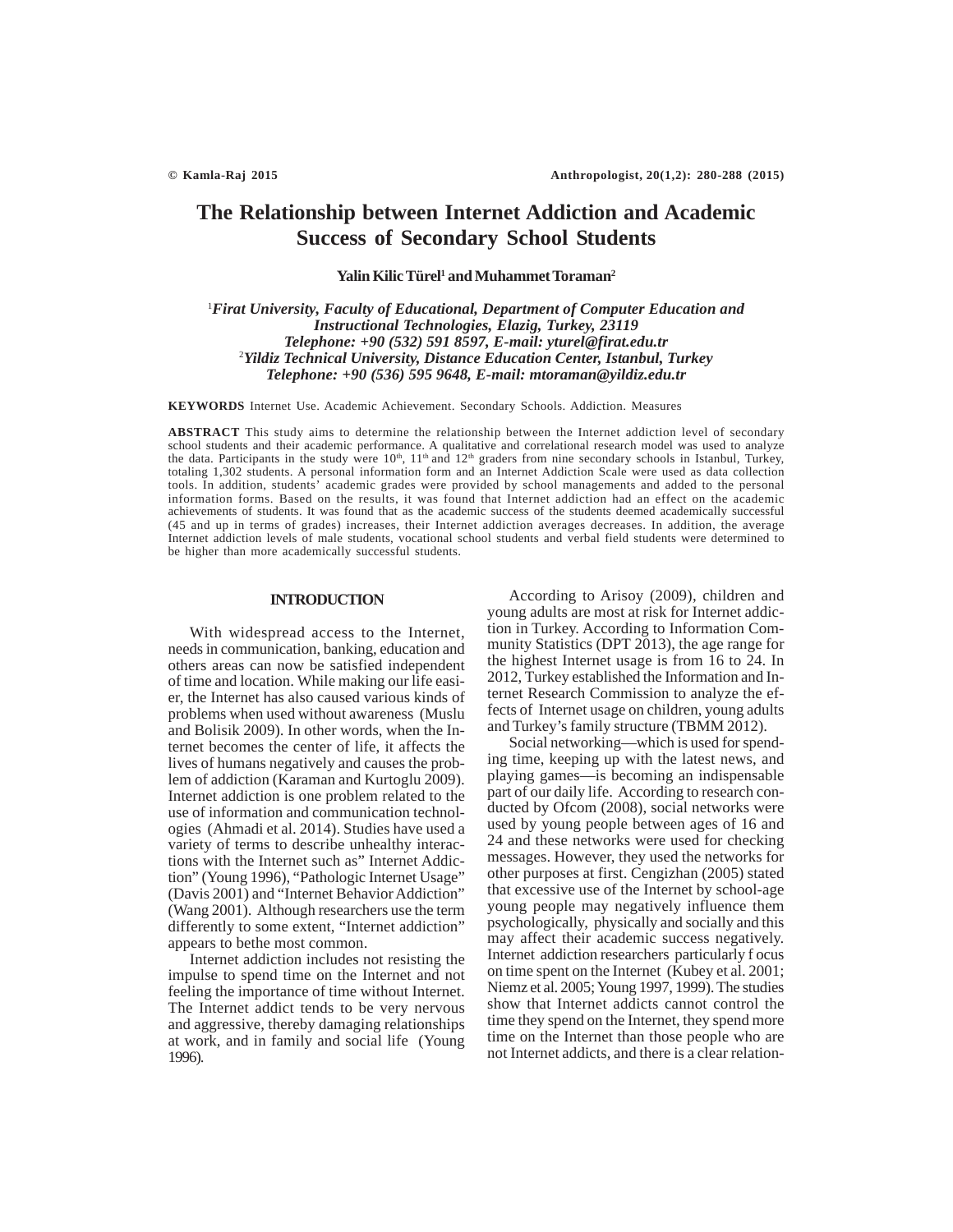ship between the time spent on the Internet and Internet addiction (Cengizhan 2003; Günüç 2009). One of the reasons people are spending more time on the Internet is due to social networks such as Twitter and Facebook. Moreover, the number of social networks has increased. These are websites where young people spend more time and cannot keep the time spent under control (Kaya 2011). It can be concluded that uncontrolled use of social networks may directly or indirectly increase Internet addiction. Moreover, it appears that uncontrolled use of social networks and the Internet can result in problems for children and teenagers in terms of their academic success and time management. There are various scales and approaches to measure whether individuals are Internet addicts. For instance, Young (1996) created a special form to measure Internet addiction; Cengizhan (2005) created a testinvolving statements that can measure the degree of Internet addiction. In his Internet addiction test, Young (1996) takes into consideration the following criteria:

- Internet-related excessive preoccupations (for example continuously thinking about the Internet, dreaming about the activities that can be done through the Internet, thinking about the next activity on the Internet, etc.)
- Feeling the need to use the Internet more for satisfaction; unsuccessful attempts to get Internet usage under control, to reduce usageor to completely quit using the Internet.
- Feeling anxiety, depression or anger when there is a reduction or permanent discontinuation of Internet access.
- Spending more time on the Internet than originally planned.
- Experiencing problems with family members and friends, at school and at work because of excessive use of the Internet; jeopardizing or losing an educational or a career related opportunity.
- Lying to others (family, friends, therapist, etc.) about the time spent on the Internet.
- Using the Internet to escape problems or negative emotions (for example, helplessness, guilt, depression and anxiety).

The criteria Young (1996) recommended to diagnose Internet addiction are useful since they are based on behavioral addiction and can be tested with experiments. In research studies on Internet addiction, Young's criteria have been used or benefited for creating question lists (Mikowski 2005). In the literature, it is claimed that negative cognitions similar to depression can play a role in Internet addiction and this addiction emerges as a behavior pattern for the purpose of compensating for an individual's the failure in a number of areas of life. Young (1999) suggested that banning the use of the Internet for the cognitive-behavioral treatment of Internet addiction is not an appropriate solution to the problem since the Internet is an indispensable in many areas today; the solution to the problem is to bring Internet use under control. In other words, uncontrolled use of the Internet causes Internet addiction rather than controlled use of it over a long period of time. Arisoy (2009) summarized the cognitive-behavioral techniques that are used for the treatment of Internet addiction as follows:

- Using the Internet at different times rather than usual times.
- Using external stoppers.
- Setting targets about Internet use.
- Trying to avoid the use of the Internet-specific activities.
- Using reminders.
- Keeping a notebook to write other things that one wishes to do instead of using the Internet.
- Joining a support group.
- Family therapy.

More strict precautions should be taken when the first three items related with basic time management techniques listed above do not help to stop Internet addiction. In such cases, the aim of the treatment is to reinforce the individuals and to help them develop a variety of coping strategies for overcoming the problem of Internet addiction.

Parents initially thought of the Internet as an educational tool that could create opportunities for their children. Therefore, they felt they needed an Internet connection at home. However, parents have soon realized that their children were using the Internet for purposes other than educational ones. Çelen et al. (2011) found that children were using the internet for entertainment such as watching video clips (59%), playing games (49%), posting or reading on the social networks (40%), and downloading music and/or movies (40%). Individuals spent long hours on the Internet for a variety of purposes (Durak et al. 2011). Because no strict precautions were taken to manage the use of the Internet, the Internet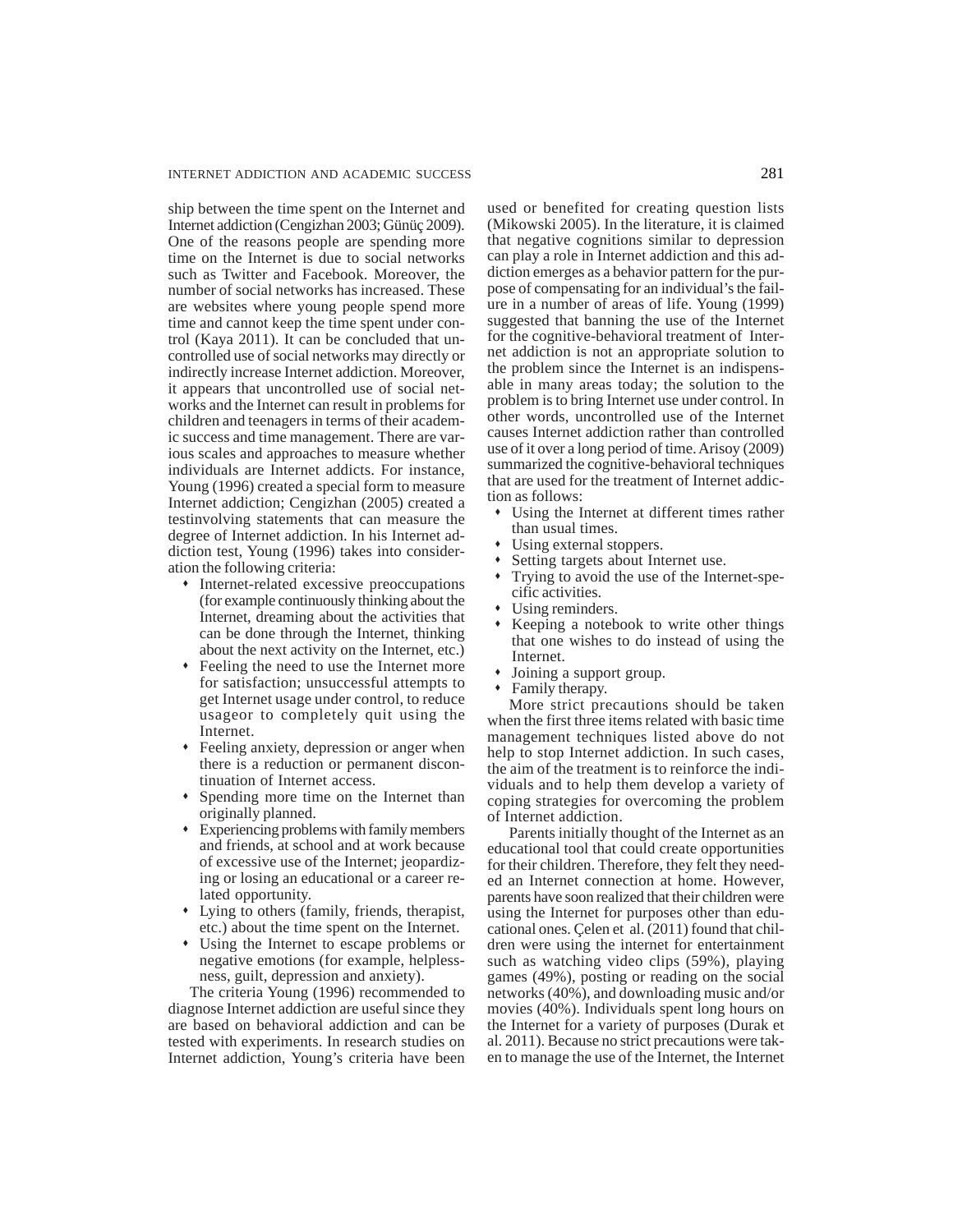gradually became a problem for children and teenagers, who do not have sufficient awareness of the harmful aspects of the Internet. Researchers believe that the best supervision starts within the family, so parents' knowledge and awareness level about the use of computers becomes important.

The Turkish Ministry of National Education (MoNE) decided to give every school Internet with the Internet Access Project between 2004 and 2007. Starting in 2010, the ministry started to give tablets and PCs to students through a project called Increase Opportunities and Improve Technology Project, or FATIH (Alkan et al. 2011). The project enabled students to connect to the Internet with free Wi-Fi.

### **Purpose of the Study**

Since the Internet is available to most of the students, it's important to analyze the relationship between Internet usage and academic success. Thus, the researchers aim to determine the Internet addiction levels of secondary school students and examine the relationship between students' Internet addiction levels and the following:

- gender,
- school type,
- school field type,
- grades,
- internet usage,
- academic achievement levels.

#### **METHODOLOGY**

### **Research Model**

A descriptive and correlational data analysis model was used in this study. A descriptive data analysis method aims to make distinctions based on the nature of data and to summarize the data obtained from different sources. On the other hand,a correlational model aims to investigate the relationships and connections between data obtained from different sources (Buyukozturk et al. 2011). The current study, which aims to investigate the relationship between academic success and the Internet addiction levels of secondary school students, represents descriptive features in essence. As in all descriptive studies (Karasar 2011: 77), this study aims to describe events, participants and objects as peculiar to their own conditions.

### **Study Group**

The study group consisted of 1,302 randomly selected students in the  $10^{th}$ ,  $11^{th}$ , and  $12^{th}$ grades of secondary schools located in the European side of Istanbul, Turkey. These secondary schools consist of five Anatolian high schools, two vocational schools and two general high schools in terms of types. Note that the difference between Anatolian high schools and other high schools is that in Anatolian high schools the formal language is English. The participants were divided into three groups in terms of their major fields of study: verbal (taking mainly social studies courses), numerical (taking mainly mathematics and sciences courses), mixed (taking social studies and mathematics courses, and very limited science courses). Their percentages were 21.4, 41.0, and 37.6, respectively.The reason for the exclusion of the  $9<sup>th</sup>$  grade students from the study was that those students' fields of study (for example, verbal, numerical) were not known.

#### **Table 1: Demographic characteristics**

| Parameter     |                              | <i>Options</i> | F %   |  |
|---------------|------------------------------|----------------|-------|--|
| Sex           | Female                       | 664            | 51.0  |  |
|               | Male                         | 638            | 49.0  |  |
|               | Sum                          | 1302           | 100.0 |  |
|               | School Anatolian High School | 794            | 61.0  |  |
| Type          | Vocational High School       | 265            | 20.4  |  |
|               | General High School          | 243            | 18.7  |  |
|               | Sum                          | 1302           | 100.0 |  |
| School Verbal |                              | 278            | 21.4  |  |
| Field         | Numeric                      | 534            | 41.0  |  |
| Type          | Mixed                        | 490            | 37.6  |  |
|               | Sum                          | 1302           | 100.0 |  |
| Class         | $10th$ Grade                 | 477            | 36.6  |  |
|               | $11th$ Grade                 | 545            | 41.9  |  |
|               | 12 <sup>th</sup> Grade       | 280            | 21.5  |  |
|               | Sum                          | 1302           | 100.0 |  |

As seen in Table 1, there was a balance in the distribution in terms of gender of students. Although the number of participants from vocational school and general school was seemingly low, the balance of the distribution was not affected negatively since the overall sample size of the study was large. In terms of the grades of the participants, the percentages were 36.6 percent for  $10<sup>th</sup>$ , 41.9 percent for  $11<sup>th</sup>$ , and 2.5 percent for  $12<sup>th</sup>$  grades, respectively.

### **Data Collection Tools**

Two types of data collection tools were used in this study: A personal information form and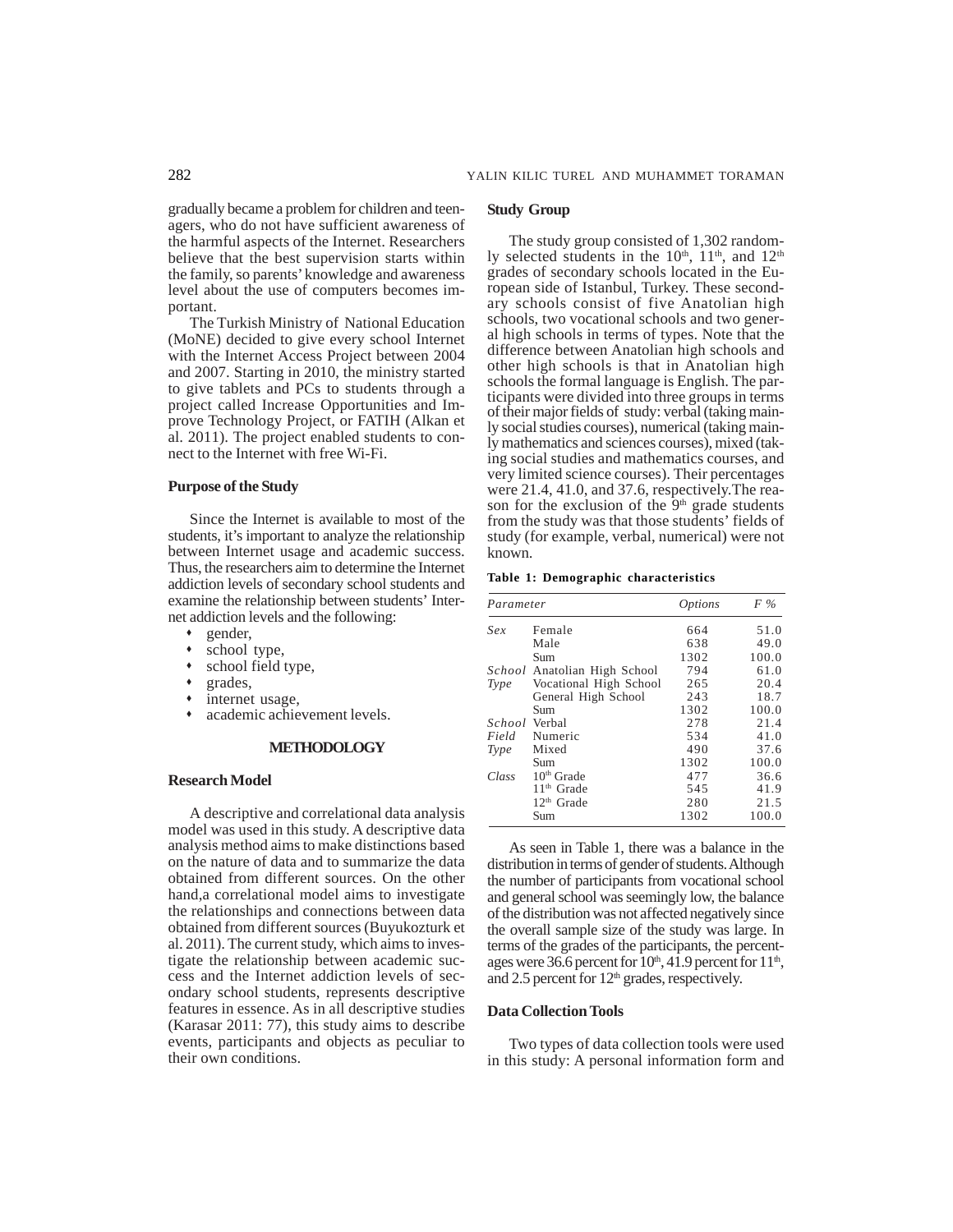the Internet Addiction Scale. In addition, individual's average academic performance was obtained from schools' administrations and added to the personal information forms.

*Personal Information Form:* This form is created specifically to determine the general characteristics of the students and to gauge the effects on the other variables in the study.

*Internet Addiction Scale:* The five-dimensional scale used in this study was developed by Young (1996) and includes 20 items in Likertype. The translation of this scale was done by Bayraktar (2001) and its Cronbach's alpha was 0.91 (Bayraktar 2001, cited in Esen and Siyez 2011). The scale was used after two experts from the field of Computer and Instructional Technologies and one professor from the department of Turkish Education analyzed the scale in terms of its scope and validity and language. Three items in the scale was re-written based on the sample population of the current study. The Cronbach's alpha value was found to be 0.89 for the current study. In the analysis process of the results of the Internet Addiction Scale, the criteria shown in Table 2 were used.

| Table 2: Internet addiction scale value interval |  |  |  |  |
|--------------------------------------------------|--|--|--|--|
|--------------------------------------------------|--|--|--|--|

| Point interval | Addiction level                  |  |  |
|----------------|----------------------------------|--|--|
| $20 - 49$      | Average user                     |  |  |
| 50-79          | More than average                |  |  |
| $80 - 100$     | Internet addict, needs treatment |  |  |

#### **Data Analysis**

After administering the questionnaire, the information obtained was transferred to a computer and students' academic performance were obtained from the administrations of the schools and added to the personal information forms. The data was analyzed by statistical data solution programs. Frequency, percentage, mean and standard deviation were used in a descriptive analysis of the data. Among the variance and post-hoc analysis, for correlational analysis, the two groups were compared by independent samples t-tests. Tukey test in the case of equality and Tamhane test in the case of difference for comparing more than two groups were used. The significance level was taken as .05 from the analysis of data.

### **FINDINGS**

This section of the study investigated the relationship between Internet addiction and vari-

ables such as students' academic performance, gender, time spent on Internet use, and school types.

### *Analysis of Comparisons Gender and Internet Addiction Levels in Secondary School Students*

t-test was used to determine the Internet addiction level of the students in terms of their gender.

**Table 3: t-test according to gender of the students**

| Gender N       | $\boldsymbol{x}$ | SS. | $\mathbf{r}$ | sd                              |  |
|----------------|------------------|-----|--------------|---------------------------------|--|
| Female<br>Male | 638 41.98 14.10  |     |              | 664 37.57 12.81 -5.8981277 .000 |  |

As depicted in Table 3, a significant difference was found in the Internet addiction level of students in terms of gender ( $t=5.898$ ; sd=1277; p<0.05). The total average Internet addiction levels of male students were X=41.98 and females X=37.57. This shows that the averages for male students were higher than for the female ones. However, both groups displayed an average Internet addiction level. Based on these results, it can be concluded that Internet usage of male students in particular should be kept under control.

### *Analysis of Comparisons between School Types and Internet Addiction Levels in Secondary School Students*

Based on the homogeneity test, the p value was determined as .191, which is higher from 0.5. Variance analysis was conducted to determine the difference in the Internet addiction scale in terms of three school types: Vocational high school, general high school, and Anatolian high school.

Significant differences were found in the Internet addiction levels of students in terms of school types, *F*(2, 1299)=6.658, *p*< .05. Since homogeneity was seen in the variance analysis, the Tukey test was used for comparison. As seen in the Table 4, significant differences were found in the Internet addiction levels of students in vocational high schools  $(X=41.84)$  and general high schools  $(X=37.44)$ . Based on these results, it can be concluded thatInternet use by students of vocational high schools should be kept under control.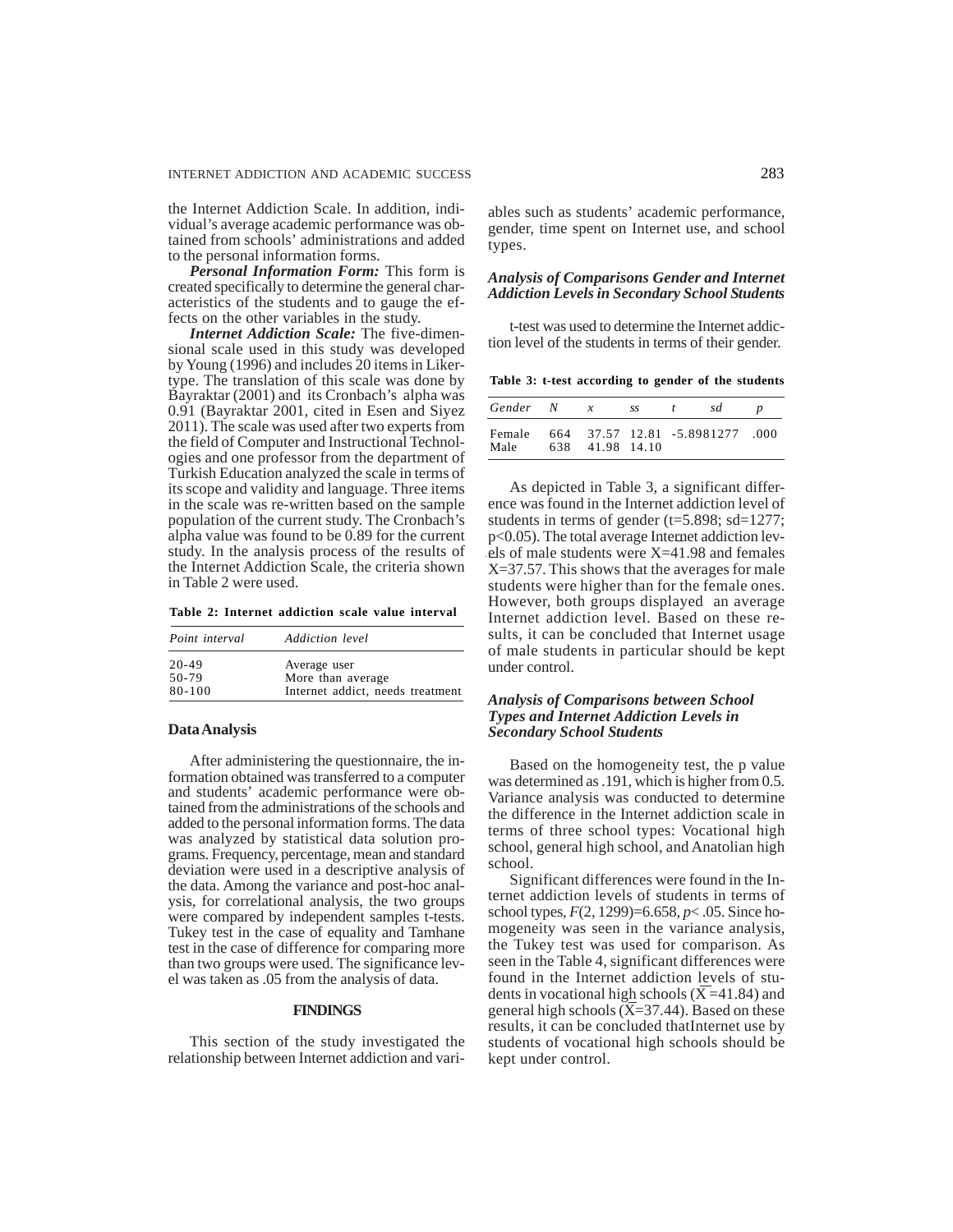**Table 4: Variance analysis of internet addiction level of students in terms of school types**

| School type                                                                                       |                           |                                  | SS                               |       |       | Difference                                        |
|---------------------------------------------------------------------------------------------------|---------------------------|----------------------------------|----------------------------------|-------|-------|---------------------------------------------------|
| Anatolian High School<br>Vocational High School<br>General High School<br>$Sum(\mathbf{\bar{r}})$ | 794<br>265<br>243<br>1302 | 39.72<br>41.84<br>37.44<br>39.73 | 13.55<br>14.18<br>13.00<br>13.64 | 6.658 | 0.001 | General High School and<br>Vocational High School |

### *Analysis of Comparisons between Field Types and Internet Addiction Level of Students in Secondary School*

Based on the homogeneity test,the p value was found to be 0.015, which is lower than 0.05. Because of this, the Tamhane test, which is used when variance analysis is not homogeneous, was used. Variance analysis was conducted to determine differences in the Internet addiction levels of students in terms of field variance.

As seen in Table 5, a significant difference was found between the Internet addiction level of students in terms of numerical and verbal fields in the variance analysis,  $F(2, 1299)=4.140, p<.05$ . The difference can be clearly seen when the arithmetic averages are considered. Based on these results, it can be stated that the Internet use of students inthe field such as social studies and history should be kept under control.

## *Analysis of Comparisons between Grades and Internet Addiction Level of Students in Secondary Schools*

The variances were homogeneous since the p value was found as 0.097, which is higher than 0.05. The researchers conducted a variance analysis to determine the Internet addiction level of students in terms of grades.

Based on the variance analysis results seen in Table 6, no significant difference was found in the Internet addiction levels of students in terms of grades. However, it was determined that as the grade level increased, the Internet addiction level of students decreased. Based on these results, it can be stated that grade level may not

**Table 6: Variance analysis in terms of grades of students**

| Class<br>level                                                                                                                                                                 | N | $\boldsymbol{x}$ | SS | $\overline{F}$ | $\boldsymbol{D}$ | Differ-<br>ence |
|--------------------------------------------------------------------------------------------------------------------------------------------------------------------------------|---|------------------|----|----------------|------------------|-----------------|
| 10 <sup>th</sup> Grade 477 40.71 14.37 2.625 0.073<br>11 <sup>th</sup> Grade 545 39.55 13.46<br>12 <sup>th</sup> Grade 280 38.40 12.58<br>Sum $(\frac{1}{2})$ 1302 39.73 13.64 |   |                  |    |                |                  |                 |

acceptable as an indicator of Internet addiction level.

### *Analysis of Comparisons between Internet Usage and Internet Addiction Level of Students in Secondary Schools*

One way analysis of variance was used to determine how Internet addiction levels of students change according to daily Internet use. Based on the homogeneity test, the p value was determined to be .000 which is lower than 0.5, meaning that variances were not homogeneous. The researchers conducted the Tamhane test, which is used when variance analysis is not homogeneous.

Based on the analysis of variance tests, no significant difference was found between daily Internet use and Internet addiction level of the students, *F*(4, 1297)=130.673, *p*<.05. As seen in Table 7, as the daily Internet usage time increases, the addiction level of students increases proportionally. The striking finding related to the relationship between daily Internet use and the Internet addiction level of students is that Internet addiction is of average level (x=20-49) whenthe Internet is used for up to three hours daily but it is higher than average  $(x=50-79)$  when it

**Table 5: Variance analysis in terms of school field types**

| School type                                           | Ν                         | х                                | SS                               |       |      | Difference         |
|-------------------------------------------------------|---------------------------|----------------------------------|----------------------------------|-------|------|--------------------|
| Verbal<br>Numeric<br>Mixed<br>$Sum(\mathbf{\bar{r}})$ | 278<br>534<br>490<br>1302 | 41.28<br>38.53<br>40.16<br>39.73 | 14.94<br>12.96<br>13.50<br>13.64 | 4.140 | .016 | Verbal and Numeric |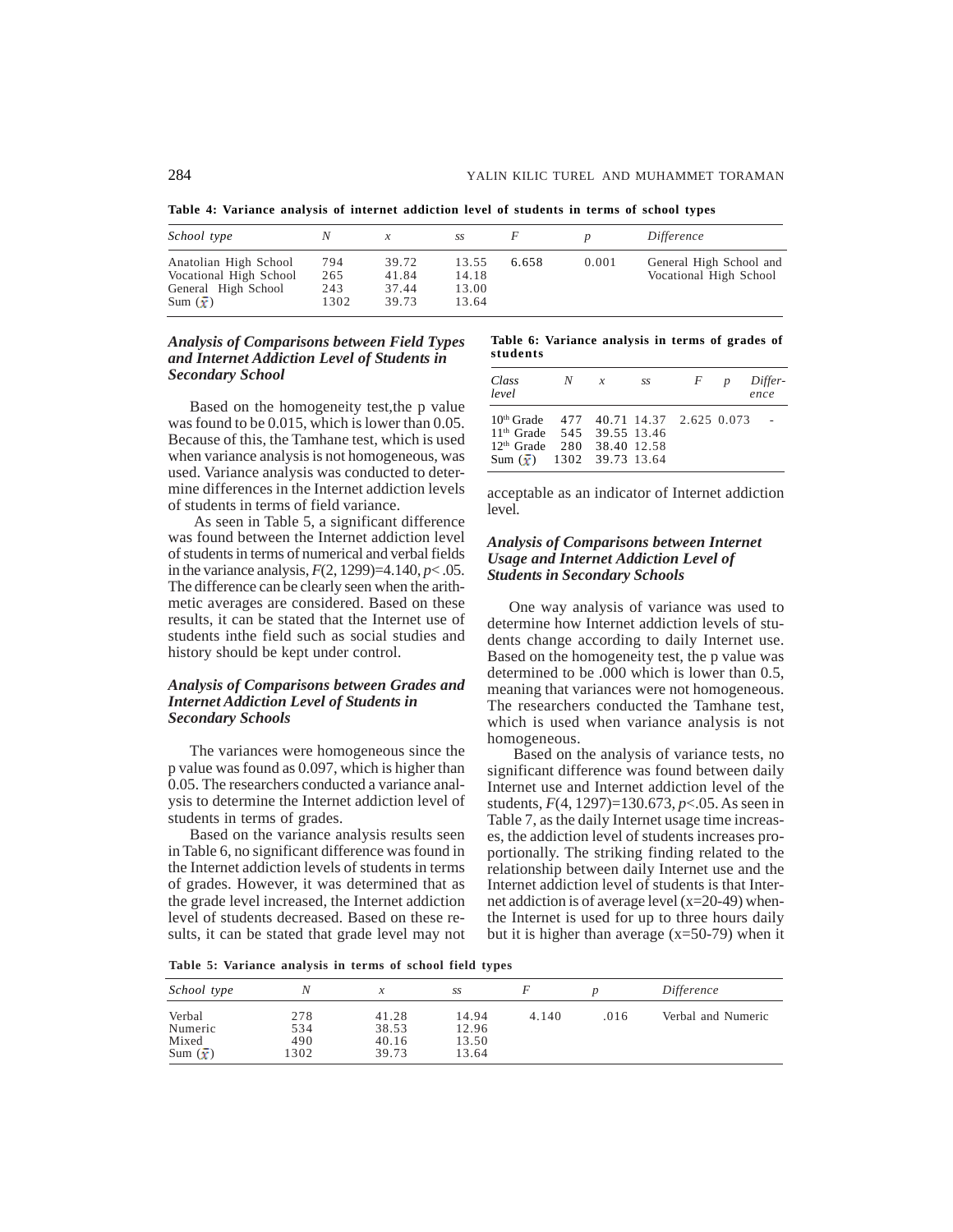**Table 7: Varianceanalyze results of daily internet use**

| Daily Internet use                                                                                                                                 | Ν                                     |                                                    | SS                                                 | F       |      | Difference                                                                                |
|----------------------------------------------------------------------------------------------------------------------------------------------------|---------------------------------------|----------------------------------------------------|----------------------------------------------------|---------|------|-------------------------------------------------------------------------------------------|
| Less than 1 hour $(a)$<br>$1 - 3$ hours (b)<br>$4 - 6$ hours $(c)$<br>7 - 9 hours (d)<br>More than $9$ hours (e)<br>Sum $\left(\frac{1}{x}\right)$ | 532<br>538<br>157<br>32<br>43<br>1302 | 33.47<br>39.92<br>51.02<br>56.31<br>61.20<br>39.73 | 10.02<br>11.99<br>13.60<br>12.32<br>14.16<br>13.64 | 130.673 | .000 | $(a)-(b), (a)-(c), (a)-(d),$<br>$(a)-(e)$ , $(b)-(c)$ , $(b)-(d)$ ,<br>$(b)-(e), (c)-(e)$ |

exceeds four hours. Based on this finding, it can be stated that the Internet use by students of more than three hours per day should be kept under control.

### *Analysis of Comparisons between Academic Success Grades and Internet Addiction Level of Students in Secondary Schools*

Analysis of variance was used to determinethe relationship between the academic grades of students and Internet addiction levels. Based on the homogeneity test, variances were found to be homogeneous since the p value was 0.727, which is higher than 0.05.

As seen in Table 8, a significant difference was found between fail and pass academic averages in terms of the Internet addiction level of students, *F*(4, 1297)=2.712, *p*< .05. Because of the homogeneity of the variances, the Turkey test was administered. It was determined that as the academic grade averages of students regarded as successful (45 points and over) increased, their average Internet addiction levels decreased. Based on this finding, it can be stated that, forparticularly for students who have *failing* academic points, Internet use of more than three hours a day should be kept under control.

#### **DISCUSSION**

In this study, the relationship between the academic success of secondary school students and Internet addiction levels was investigated in terms of various variables including gender, grade, school type, and time spent using the Internet. There are three levels in the Internet Addiction Scale as developed by Young (1996): average (20-49 points), above average (50-79 points), and Internet addict (80-100). Based on the data obtained from 1,320 students in the study, the majority (78.6%) were found to score at the average level, while 20.2 percent was above average, and 1.2 percent scored at the Internet addict level. The finding that the majority of the participants were on the average was considered as positive. In a study (Durak-Batigün and Hasta 2010) conducted on teenagers between 17 and 27 years of age, it was found that 14 percent were Internet addicts; these finding are very similar to those of this current study. The researchers also found that the internet addiction level of male students was significantly higher when compared to that of females. Similarly, several studies (that is, Gökçearslan and Günbatar 2012; Zorbaz and Dost 2014) found that male high school students' average Internet addiction points were higher than those of females. In another study on Internet addiction among teenagers, Esen and Siyez (2011) found that males were addicted to the Internet more often than females, which once again is consistent with the results of this study. In addition, studies conducted of teacher candidates (Çakir et al. 2008; Kurtoglu and Kurtoglu 2009) have found that male teacher candidates' addiction levels, on average, were higher than that of female candidates.

**Table 8: Variance analyze results of academic success level**

| Average academic success N                                                                                                                               |                                 |                                                    | SS                                                 | F     |      | Difference               |
|----------------------------------------------------------------------------------------------------------------------------------------------------------|---------------------------------|----------------------------------------------------|----------------------------------------------------|-------|------|--------------------------|
| $1-44$ point (fail)<br>$45-54$ point (pass)<br>55-69 point (average)<br>$70-84$ point (good)<br>85-100 point (perfect)<br>Sum $\left(\frac{1}{x}\right)$ | 171<br>671<br>405<br>46<br>1302 | 39.22<br>42.64<br>39.68<br>38.88<br>37.33<br>39.73 | 10.21<br>14.03<br>13.66<br>13.58<br>11.70<br>13.64 | 2.712 | .029 | Between pass and average |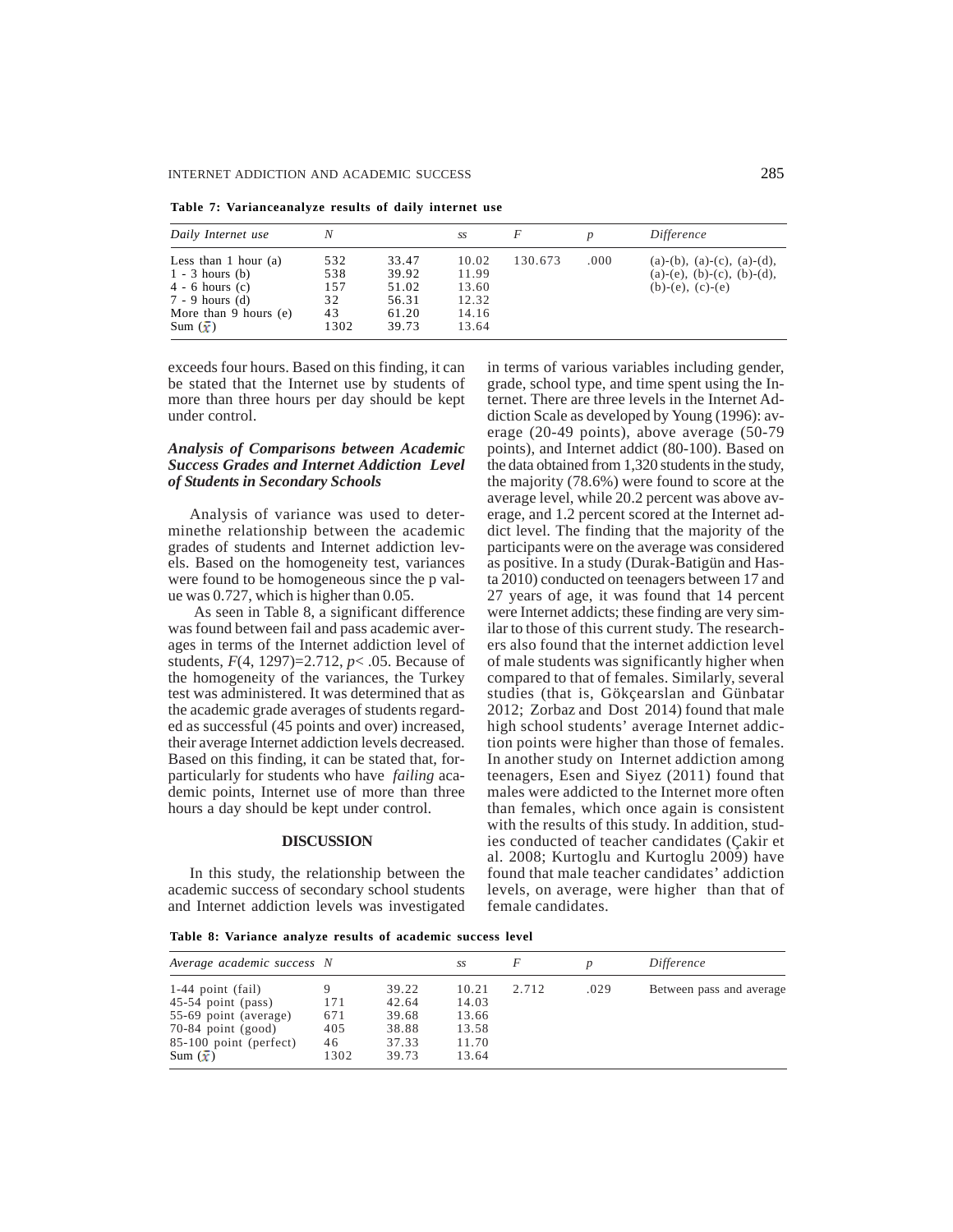The averages of vocational high school students in terms of Internet addiction were significantly higher than those of the general highschool students. Ceyhan (2011) pointed out that students in vocational high schools had higher Internet addiction level than ones in general high schools and Anatolian high schools. In Turkey, students who continue on to general or Anatolian high schools must show a greater performance in the high school entrance exam while students who have lower scores on this exam attend vocational high schools. According to both Ceyhan's study and this current study, it is clear that the academic success rates of the schools and the Internet addiction scores of their students were negatively correlated.

The averages of verbal field students are significantly higher than the students in numerical field students in terms of internet addiction scores. The researchers can utter similar situation about the negative correlation between success of the schools (or students) and internet addiction scores as Ceyhan (2011) stressed since numerical field students are obviously more successful than verbal field students in Turkey.

In the current study, the connection between students' academic performance and their internet addiction level was also examined. According to the results, as students' academic achievement increased, the Internet addiction scale scores decreased for those students who had grade of 45 and over. More specifically, students with lower academic performance (grades between 45 and 54) were more addictive to the Internet comparing with other students who had higher grades (between 70 and 84). Similar results were found by Esen and Siyez (2011).

Based on the comparison of students' grade levels and Internet addiction scores, no significant differences were found. However, although non-significant, as the grade levels increased, the Internet addiction level of students got decreased. Similarly, Ceyhan (2011) found that first and second grade students had higher Internet addiction scores than third and fourth grade students.Yilmaz et al. (2014) also demonstrated that the students in higher grades of high schools had lower Internet addiction scores. A possible explanation for such results might be due to the university entrance exam that is administered at the end of the fourth year of high schools in Turkey. In general, through the end of the last years of high school, students start focusing on that exam so they may limit their social activities including their Internet use.

Finally, the researchers found significant differences in terms of Internet usage time. The increase in the Internet usage time caused a significant increase in the Internet addiction level of the students as expected. For instance, Young (2007) indicated in her study that people who use the Internet more than 40 hours in a week tend to become Internet addicted. This finding is also consistent with the studies in the literature (Cakir et al. 2008; Durak et al. 2011; Karaman and Kurtoglu 2009; Yilmaz et al. 2014).

# **CONCLUSION**

For the purpose of determining the relationship between the Internet addiction level of high school students and several variables including students' academic performance, gender, school type, and the time of their internet use, the researchers collected data from 1302 students from nine schools through two data collection tools; personal information form and Internet Addiction Scale. The researchers found critical negative correlation between students' academic performance and their internet addiction scale scores. Although the researchers have not focused on how students use Internet in their daily lives, they can clearly claim that the excessive use of Internet, even if it is not at addictive level, are negatively correlated with the success of students. Decrease in internet addiction scores as grades got higher indicates that students seem systematic study habits throughout their high school education. Thus, the researchers can conclude that students may not give priority to academic success during their first years of schools and use internet as a part of their social activity instead of a supportive medium to their courses. It can also be inferred from results that female students have stronger self-control mechanisms than male students do based on their internet addiction scale scores. Thus, male students have more likely to be subject to the negative effects of Internet than females.

### **RECOMMENDATIONS**

Today, the Internet use has become an indispensable part of all fields including education. It is clear that in a seemingly small world, uncontrolled use of the Internet causes problems for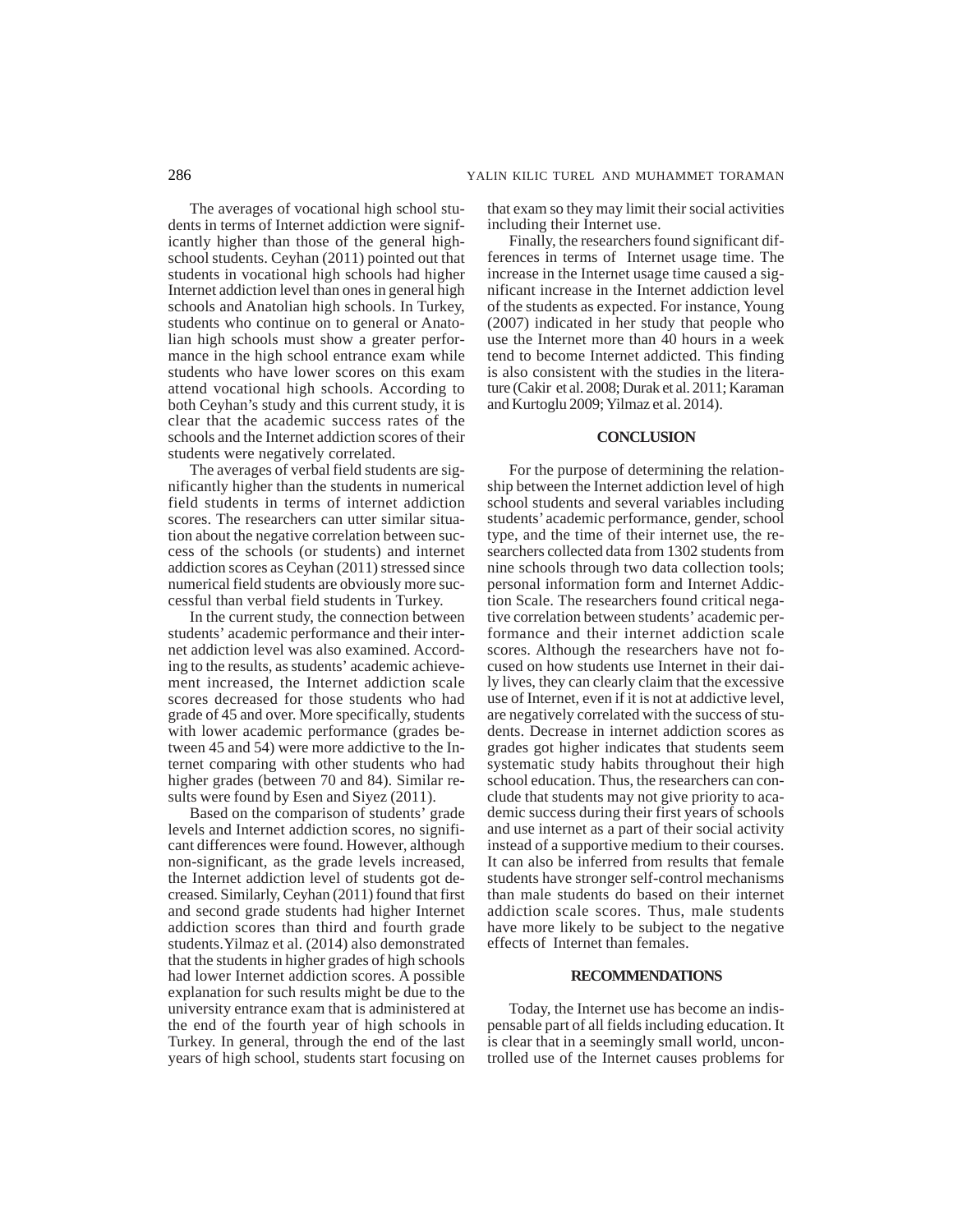people, teenagers particularly are at risk. Therefore, their use of the Internet should be kept under control and they should be guided to use it for specific purposes that are beneficial to their education and lives. To achieve this, all related institutions and people witha role indecisionmaking processes should take the responsibility to provide safe use of the Internet, particularly for the teenagers who are more vulnerable to the negative effects. This current study conducted on a large sample size of students should be replicated in different regions and with different educational levels such as elementary schools and universities. Moreover, studies could also be conducted at the same educational level to compare results.

Based on the results of the current study, if average Internet usage is not to evolve into Internet addiction, daily time spent on the Internet should be limited to three hours or less. In this regard, psychological counselors, guidance teachers and ICT Teachers in educational institutions should ensure students and their parents are informed of the risks of spending too much time on the Internet. Internet usage of male students, vocational school students, students whose major are in social studies, and students whose academic grade point average is between 45 and 54 should be monitored cautiously. At this point, the collaboration and co-operation of parents and teachers are of great importance.

#### **NOTE**

This study is based on a portion of a master's thesis written by the second author.

#### **REFERENCES**

- Ahmadi J, Amiri A, Ghanizadeh A, Khademalhosseini M, Khademalhosseini Z, Gholami Z, Sharifian, M 2014. Prevalence of addiction to the internet, computer games, DVDs, and videos and its relationship to anxiety and depression in a sample of Iranian High School Students. *Iranian Journal of Psychiatry and Behavioral Sciences,* 8(2): 75.
- Alkan T, Bilici A, Akdur TE, Temizhan O, Cicek H 2011. Movement of Enhancing Opportunities and Improving Technology (FATIH) Project, *5th International Computer and Instructional Technologies Symposium*, Firat University, Elazig, 22-24 September 2011.
- Arisoy Ö 2009. Internet addiction and its treatment. *Current Approaches in Psychiatry,*1(1): 55-67.
- Buyukozturk A 2011. *Data Analysis Handbook for Social Sciences.*14th Edition. Ankara: Pegem Publishing.
- Buyuközturk A, Kilic-Cakmak E, Akgün ÖE, Karadeniz A, Demirel F 2011. *Scientific Research Methods.* 12th Edition. Ankara: Pegem Publishing.
- Cengizhan C 2003.Computer and Internet Addiction. *9th Internet Conference in Turkey,* Istanbul, 11-13 November 2003.
- Cengizhan C 2005. A New Dimension on Students' Computer and Internet Use: Addiction, *8th National Congress of Psychological Counseling and Guidance.* Marmara University, Istanbul, 21-23 September 2015.
- Ceyhan AA 2011. Predictors of adolescents' problematic Internet use levels. *Turkish Journal of Child and Adolescent Mental Health,* 18(2): 85-94.
- Cakir-Balta Ö, Horzum MB 2008. The factors that affect internet addiction of students in a web based learning environment. *Ankara University, Journal of Faculty of Educational Sciences,* 41(1): 187-205.
- Çelen FK, Çelik A, Seferoglu SS 2011. Children's Internet Usage and Online Risks They Face. *Akademik Bilisim*-*AB 2011*, February 2-4, 2011, Inönü University, Malatya.
- Davis RA 2001. Cognitive-behavioral model of pathological internet use. *Computers in Human Behaviour,* 17:187-195.
- Devlet Planlama Teskilati-State Planning Organization (DPT) 2013. Information Society Statistics, *DTP Publication Number:* 2826. Ankara, Turkey.
- Durak-Batigün A, Hasta D 2010. Internet addiction: An evaluation in terms of loneliness and interpersonal relationship styles. *Anatolian Journal of Psychiatry,* 11(3): 213-219.
- Esen E, Siyez DM 2011. An investigation of psychosocial variables in predicting internet addiction among adolescents, *Turkish Psychological Counseling and Guidance Journal,* 4(36): 127-138.
- Gunuc S2009. *Development of Internet Addiction Scale and Scrutinizing the Relations between the Internet Addiction and Some Demographic Variables*. Master Thesis, Unpublished. Yuzuncu Yil University, Van.
- Gokçearslan A, Gunbatar MS 2012. Internet addiction in high school students, *Education Technology: Theory and Practice,* 2(2), 10-24.
- Karaman MK, Kurtoglu M 2009. Teacher Candidates' Opinions About Internet Addiction. *XI Academic Computing Conference Proceedings*, Harran University, Sanliurfa, February 11-13, 2009.
- Karasar N 2011. *Scientific Research Method.* 22nd Edition. Ankara: Nobel Publishing.
- Kaya A 2011. *Teacher Candidates' Usage of Social Network Sites and Internet Addiction Levels*. Master Thesis, Unpublished. Izmir: Ege University.
- Kubey RW, Lavin MJ, Barrows JR 2001. Internet use and collegiate academic performance decrements: Early findings, *Journal of Communication,* 51: 366- 382.
- Mikowski PI 2005.*Internet Social Support: A Four– Quadrant Model for Understanding the Role of In-ternet Social and Psychopathological Internet Usage.* Doctoral Dissertation, Unpublished. West Hartford/USA: Hartford University Doctoral Program in Clinical Psychology.
- Muslu GK, Bolisik B 2009. Internet usage among children and young people. *TAF Preventive Medicine Bulletin,* 8(5): 445-450.
- Niemz K, Griffiths M, Banyard P 2005. Prevalence of pathological internet use among university students and correlations with self-esteem, the general health questionnaire (GHQ), and disinhibition. *Cyber psychology and Behavior,* 8(6): 562-570.